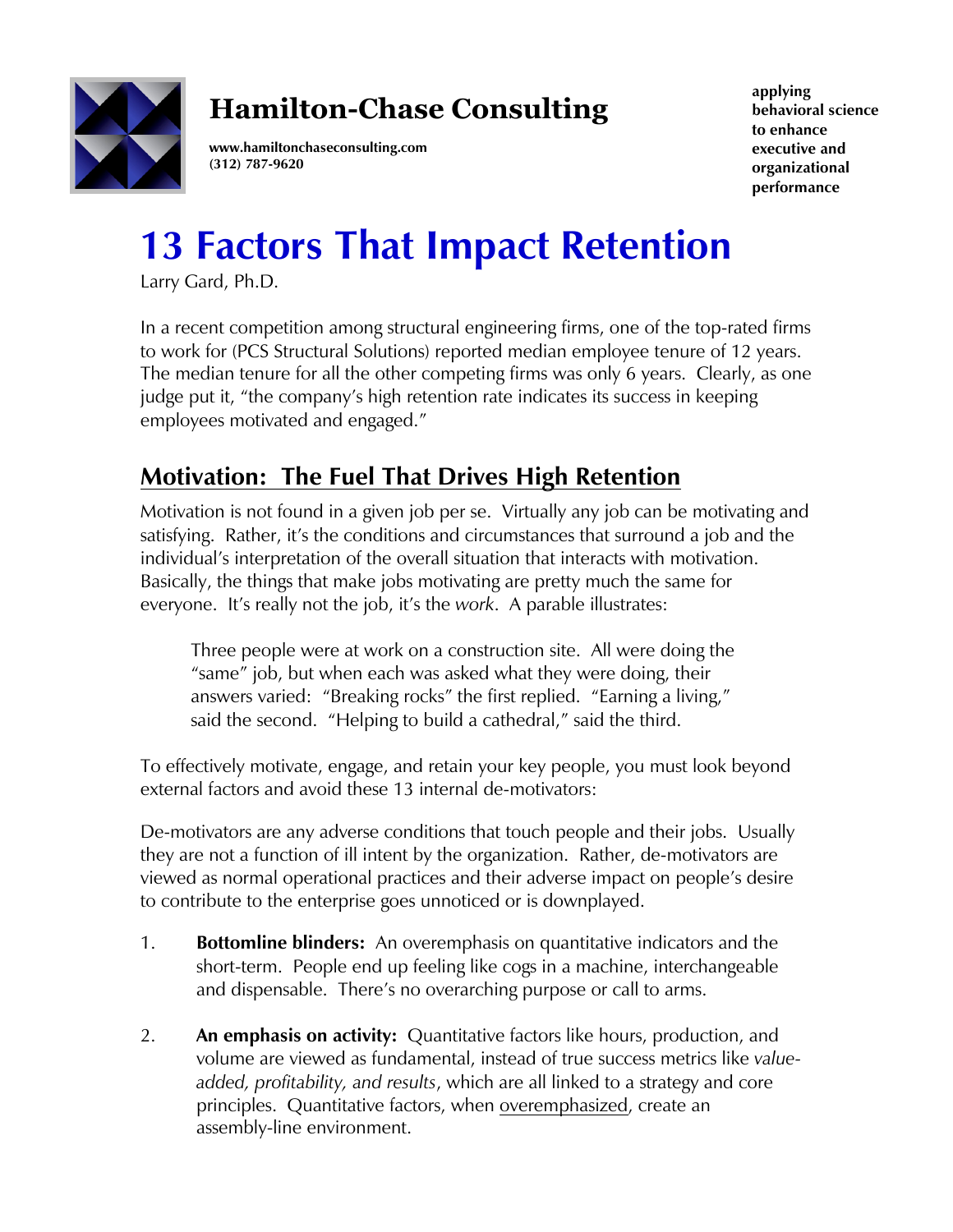- 3. **Ill-defined expectations:** Many organizations still do not understand the power of goal setting and role clarification. People don't really know what constitutes a "birdie", "par", or a "bogie," so they flounder, play it safe, and do just enough to get by.
- 4. **A rewards disconnect:** Inconsistent or non-rational links between the performance required and that which is rewarded: for example, rewarding quick fixes, the squeaky wheel, individualism instead of teamwork, or conformity instead of something like risk-taking.
- 5. **It's just talk:** When leaders don't walk the talk but instead merely *say* what they want people to hear. They don't set an example through bold action. The workforce is quickly disillusioned when they observe this hypocritical behavior.
- 6. **A recognition-less culture:** There are still many organizations that are extremely poor at acknowledging, supporting, complimenting, celebrating, and cheerleading. Sincere recognition is a high-leverage behavior: lots of bang for the buck. It's a huge motivational opportunity that many are not taking advantage of.
- 7. **Rules rule:** Basically, rules are infantilizing and are best reserved for kids. Rules can transform otherwise capable adults into partial children. Rules and high-performance are often mutually exclusive.
- 8. **Silo behavior:** "We're better or more important or more expert than they are." Many, if not most, organizations have created non-collaborative cultures marked by an inter-functional "us vs. them."
- 9. **Criticism:** There is no such thing as *constructive* criticism; it always bears an underlying hostility. Feedback with a clear developmental intent is the preferred alternative. And mistakes must be valued as the royal road to innovation.
- 10. **Look the other way:** Many organizational cultures are marked by denial and they avoid confronting sub-par performance squarely and firmly. This has an immediate and insidious demoralizing effect on solid performers.
- 11. **Incomplete initiatives:** A lack of follow-through on well-publicized organizational initiatives has a chilling effect on morale and motivation. People gradually become skeptics and then cynics.